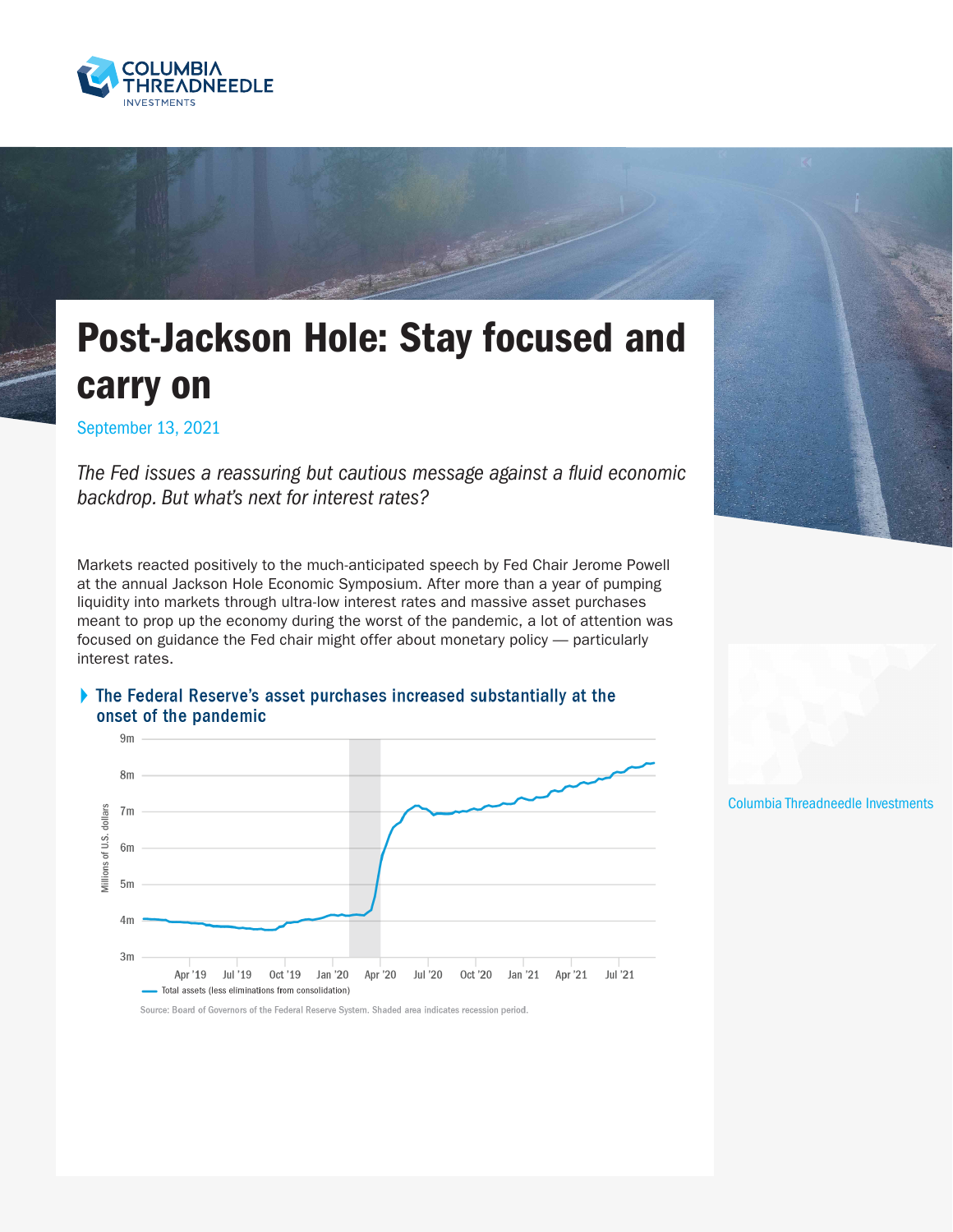

In his comments, Powell delivered a largely reassuring, albeit cautious, message. He reaffirmed the Fed's goals for inflation and employment, specifically recognizing that "substantial further progress" has been made toward the 2% inflation target and clear progress has been made toward maximum employment. Therefore, with the economy now on firmer footing, there was room for introducing a reduction in bond purchases also known as tapering. He emphasized, however, that the timing and pace of the taper will not be intended to carry a direct signal regarding the timing of interest rate liftoff, for which the Fed has articulated a different and substantially more stringent test. There is a lot of ground to cover to reach maximum employment, and only time will tell whether we've reached 2% inflation on a sustainable basis.

On inflation, Powell confirmed that the Fed perceives the recent spike in inflation to be a result of "transitory" or temporary factors. He recognized that higher than expected [recent inflation was not broad-based](https://www.columbiathreadneedleus.com/blog/chart-the-inflation-story-is-more-than-just-one-number). Higher prices were concentrated in specific areas, such as lumber and used cars, and these have recently come down. Most importantly, he said, wage growth — the stickiest and most concerning of inflation drivers — has been moderate. All-in-all long-term inflation expectations are anchored and are in line with the Fed's long-term goal.

As it relates to the labor market, while the recovery has been notable, six to eight million people remain unemployed. The good news is the pace of improvement in employment has been disconnected with a recent slowdown in growth. The [delta variant](https://www.columbiathreadneedleus.com/blog/when-will-u.s.-daily-life-return-to-normal) poses a possible, but not probable, tail risk to continued improvement, which the Fed will be monitoring to ensure that a more equitable employment distribution remains in progress.

## What does this mean for investors?

While Powell provided a sense of direction, he was short on details. He attempted to draw a clear distinction between the timing of tapering and the interest rate hiking cycle. But he provided no clear guidance on the timing or pace of the taper, which we expect will come as early as next month's FOMC meeting, and a reduction in asset purchases potentially launching in December.

That said, the most important story isn't the taper. It will happen and will include some sort of mix across Agency RMBS and Treasuries, neither of which will materially impact interest rates on the long end. However, the Fed will need to walk a careful path to avoid a "taper-tantrum" similar to 2013. Given its commitment to supporting the economy in achieving a full recovery, investors should not expect any significant changes in the Fed's policy rate — at least in the foreseeable future, while allowing inflation risk premia to rise in the long end. In the longer run, we believe there are good odds that we end this cycle with a 10-year Treasury much lower than previous cycles, around 2%-2.5%, because the same secular and structural issues that we were facing prepandemic have not changed. The bottom line is that the economic landscape remains fluid as a return to normal or a new normal emerges, keeping investors on their toes.